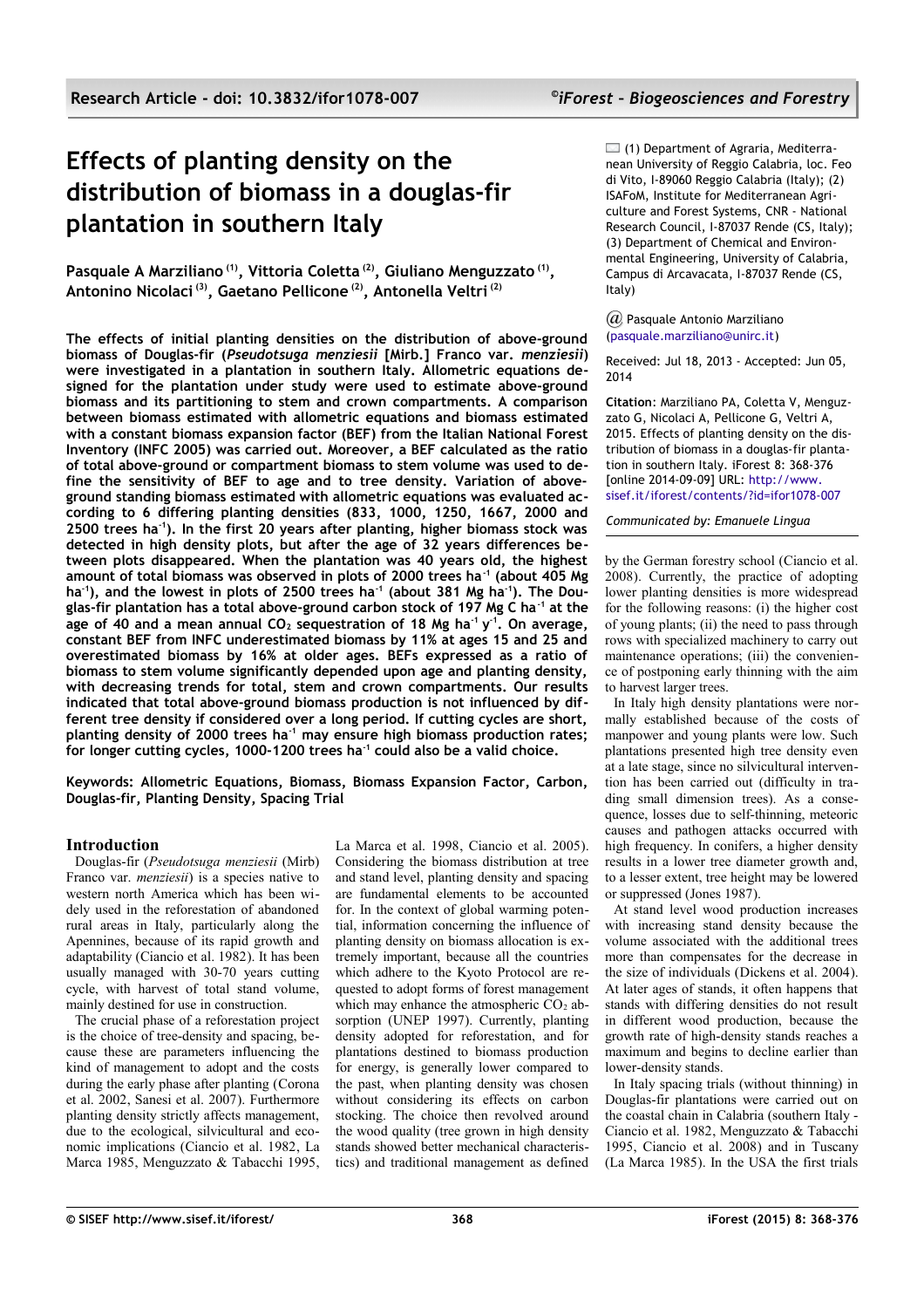were performed in 1925 (Reukema 1979). In France the first spacing trials were carried out in 1955 by Mitchell et al. (1983) and in 1971 by Bartoli (1971), whereas in Germany the first spacing trials date back to 1958 and 1961 (Kenk 1981).

Assessments of forest stand carbon dynamics, nutrient fluxes, and tree growth often include estimates of tree biomass (Devine et al. 2011). In the present study, we aim at evaluating the above-ground biomass distribution and subsequently the carbon stock of a Douglas-fir plantation in southern Italy. We consider the effects of planting density on the distribution of biomass and its partitioning to stem and crown compartments, using a spacing trial measured periodically over 25 years. Quantifying forest productivity following the guidelines by the Intergovernmental Panel on Climate Change (IPCC 2003), allows us to finally define the role of management in strengthening the global warming potential of the plantation under study. Two methods were used to estimate carbon stock (IPCC 2003): (i) allometric equations designed for the Douglas-fir plantation grown under the same conditions as the plantation in our study (Menguzzato & Tabacchi 1995); and (ii) a constant biomass expansion factor (BEF) taken from the Italian National Forest Inventory (INFC 2005). Moreover, a BEF derived as the ratio between stand characteristics (Lehtonen et al. 2004) was used to develop BEFs that are dependent on stand age for the whole tree, stem and crown biomass, taking into account the planting density. Considering that currently in Italy there are no spacing trials which account for biomass allocation over a long period of time, the present study aims at producing a more in-depth knowledge of biomass allocation in Douglas-fir plantations differing in planting density.

To summarize, the final aims of this study were: (i) to evaluate above-ground, stem and crown biomass of a Douglas-fir stand and its changes over time according to different planting densities; (ii) to compare different estimation methods of biomass stock of trees (allometric equations and constant BEF); (iii) to determine age dependent functions of BEFs.

# **Material and Methods**

*Study site*

The study area is located in the central coastal chain of Calabria, on the western flank of the southern Apennines exposed to the Tyrrhenian sea. The locality is called Serra Salinaro (39° 25′ N, 16° 2′ E, mean altitude 900 m a.s.l.). It is the property of the regional Italian State Forestry Agency (*Azienda di Stato Foreste Demaniali* - ASFD) that afforested the area in 1967 mainly with Douglas-fir and to a lesser de-

gree with white pine (*Pinus strobus* L.), black pine (*Pinus nigra* Arnold var. *calabrica*), atlas cedar (*Cedrus atlantica* (Endl. Carrierre), maritime pine (*Pinus pinaster* Ait.), silver fir (*Abies alba* Mill.) and Japanese larch (*Larix leptolepis* (Sieb. Et Zucc.) Gard. = *L. Kaempferi* Sarg.). The understory vegetation is mainly constituted of fern (*Pteridium aquilinum* (L.) Kuhn), bramble (*Rubus ulmifolius* Schott, 1818) and holly (*Ilex aquifolium* L.). The plantation is part of a reforestation project carried out in southern Italy with funding earmarked by national government to restore forest ecosystems in abandoned agricultural land. Rapid growth non-indigenous species were largely used, with the final aim of obtaining a continuous covering of land in a short time.

Climatic data have been collected from the meteorological station of Guardia Piemontese (515 m a.s.l., 5 km apart), and climatic equations proposed by Ciancio (1971) have been used to define climatic data related to the altitude of the location under study. The climate is typically Mediterranean. The annual rainfall is 1233 mm, with minimum precipitation in summer (88 mm) and a maximum during the winter (501 mm). Average annual temperature is 11.5 °C at an altitude of 950 m a.s.l. Average temperature of the coldest month is 3 °C, while the warmest has an average temperature of 20.8 °C. According to Pavari's phytoclimatic classification (Pavari 1959), the plantation is located between warm and cold sub-zones of *Castanetum*. The problem of summer aridity is absent, owing to abundant precipitation, frequent fogs and exposure to moist air from the Tyrrhenian sea (Cantore & Iovino 1989).

Geologically the site is underlain by green and purple Paleozoic schist. According to FAO soils classification (FAO 1998) soils are brown Podzols, with a plinthic horizon starting within 50 cm from the soil surface, deriving from basic metamorphic rocks, with highly decomposed organic material in more arid sites.

## *Experimental designs and dendrometric surveys*

Six plots with different spacing trials were identified in the plantation. The planting densities were the following:

- 1. Planting density  $A: 2500$  trees ha<sup>-1</sup>, with spacing of 2 m between rows and 2 m between trees (PL2500);
- 2. Planting density  $B: 2000$  trees ha<sup>-1</sup>, with spacing of 2 m between rows and 2.5 m between trees (PL2000);
- 3. Planting density *C*: 1667 trees ha-1, with spacing of 2 m between rows and 3 m between trees (PL1667);
- 4. Planting density  $D: 1250$  trees ha<sup>-1</sup>, with spacing of 2 m between rows and 4 m between trees (PL1250);
- 5. Planting density  $E: 1000$  trees ha<sup>-1</sup>, with

spacing of 2.5 m between rows and 4 m between trees (PL1000);

6. Planting density  $F: 833$  trees ha<sup>-1</sup>, with spacing of 3 m between rows and 4 m between trees (PL833);

Each plot had an area of 5000 m<sup>2</sup>. Within each plot two sub-plots of 900 m<sup>2</sup> were earmarked for dendrometric surveys with a subsequent testing of the effects of different planting densities. In each plot (12 plots), two orthogonal diameters at breast height (*DBH*) of all trees were measured. In addition, the total height (*Ht*) of a representative sample (about 50%) of trees was measured. Dendrometric surveys were performed over a 25 year period. Initially, when the stand was 15 years old, and then again at age 25, 32 and 40. In each plot the removal of dead trees was carried out for phytosanitary reasons. [Tab. 1](#page-2-0) shows the main dendrometric parameters for the six planting densities at the age considered.

## *Allometric equations and biomass expansion factors*

Due to the lack of equations which allow the prediction of below-ground biomass for Douglas-fir plantation, in this study only the above-ground biomass has been considered. The biomass of each component (total above-ground, stem and crown) at tree-level was estimated from the diameter at breast height (*DBH*) using equations by Menguzzato & Tabacchi (1995), with different coefficients for different planting densities. [Tab. 2](#page-2-1) shows the equations used for the estimation of stem, crown and total above-ground biomass. Some statistics on sample trees collected in the six plots with differing planting densities are also reported. Equations were used to predict biomass at tree and stand level for all ages, when plantation was 15, 25, 32, 40 years old.

A conversion procedure was also adopted based on biomass expansion factors (BEFs), proposed by the Intergovernmental Panel on Climate Change (IPCC 2003) guidelines for the cases where no specific biomass models are available (Houghton et al. 1997). A constant BEF from the INFC for conifer plantations in Italy (BEF =  $1.41$ ; basic wood density =  $0.43$ ) was multiplied by aggregated stand-level volume. To estimate stem volume at tree level, volume equation for *Pseudotsuga menziesii* (Mirb.) Franco from the INFC (Tabacchi et al. 2011) was used.

A second BEF was developed from the data of volume and biomass at stand level per hectare as the ratio of total or component dry biomass to stem volume (Lehtonen et al.  $2004 - e$  cm. 1):

$$
BEF = \frac{W_i}{V}
$$

where  $W_i$  is total or component dry biomass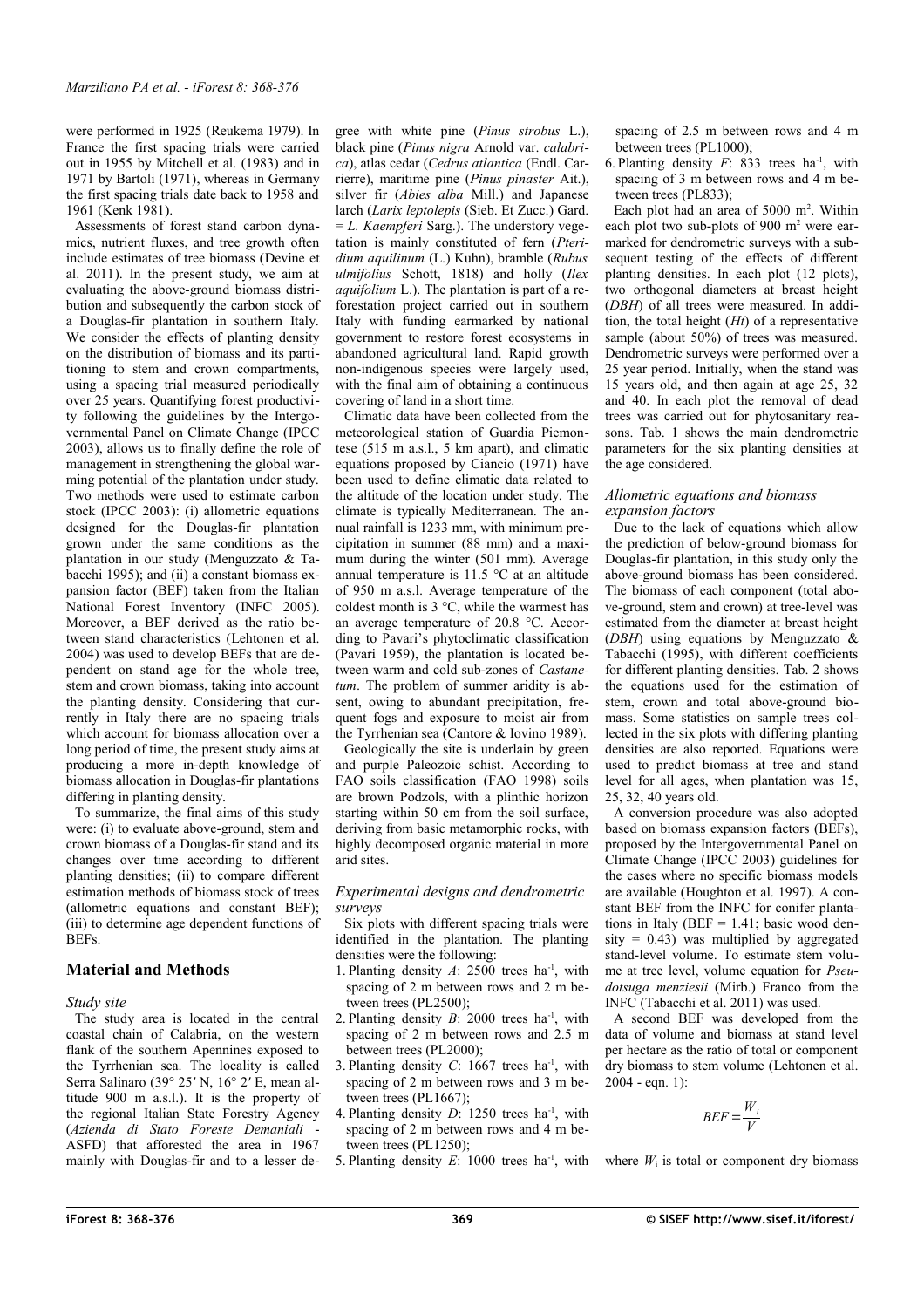| <b>Planting</b><br>density<br>$(trees ha-1)$ | Age<br>(year)   | Current<br>density<br>$(ha^{-1})$ | Cumulative<br><b>Mortality</b><br>$(\%)$ | <b>Basal</b><br>area<br>$(m^2 ha^{-1})$ | Quadratic<br>mean DBH<br>(cm) | <b>Stand</b><br>height<br>(m) | <b>Volume</b><br>$(m^3 \, ha^{-1})$ |
|----------------------------------------------|-----------------|-----------------------------------|------------------------------------------|-----------------------------------------|-------------------------------|-------------------------------|-------------------------------------|
| 2500                                         | 15              | 1989                              | 20                                       | 36.66                                   | 15.3                          | 12.5                          | 215.8                               |
|                                              | 25              | 1634                              | 35                                       | 54.27                                   | 20.6                          | 19.9                          | 486.37                              |
|                                              | 32              | 1333                              | 47                                       | 58.46                                   | 23.6                          | 24                            | 623.35                              |
|                                              | 40              | 946                               | 62                                       | 64.44                                   | 29.5                          | 29.4                          | 830.68                              |
| 2000                                         | 15              | 1860                              | $\overline{7}$                           | 34.75                                   | 15.4                          | 12.2                          | 200.09                              |
|                                              | 25              | 1699                              | 15                                       | 52.68                                   | 19.9                          | 19.2                          | 456.99                              |
|                                              | 32              | 1398                              | 30                                       | 56.88                                   | 22.8                          | 23.8                          | 602.29                              |
|                                              | 40              | 1280                              | 36                                       | 62.88                                   | 25                            | 28.6                          | 792.28                              |
| 1667                                         | 15              | 1538                              | 8                                        | 32.89                                   | 16.5                          | 13.1                          | 201.52                              |
|                                              | 25              | 1409                              | 16                                       | 49.41                                   | 21.1                          | 21.4                          | 473.89                              |
|                                              | 32              | 1151                              | 31                                       | 54.93                                   | 24.7                          | 25.6                          | 622.34                              |
|                                              | 40              | 925                               | 45                                       | 59.97                                   | 28.7                          | 29.8                          | 783.63                              |
| 1250                                         | $\overline{15}$ | 1122                              | 10                                       | 26.83                                   | 17.5                          | 11.9                          | 150.45                              |
|                                              | 25              | 1056                              | 16                                       | 46.82                                   | 23.8                          | 19.9                          | 417.7                               |
|                                              | 32              | 900                               | 28                                       | 54.71                                   | 27.8                          | 23.4                          | 566.79                              |
|                                              | 40              | 778                               | 38                                       | 66.26                                   | 32.9                          | 28.2                          | 818.26                              |
| 1000                                         | 15              | 967                               | 3                                        | 24.12                                   | 17.8                          | 11.8                          | 134.09                              |
|                                              | 25              | 933                               | 7                                        | 46.61                                   | 25.2                          | 19.5                          | 407.06                              |
|                                              | 32              | 889                               | 11                                       | 56.83                                   | 28.5                          | 23.7                          | 595.62                              |
|                                              | 40              | 811                               | 19                                       | 68.28                                   | 32.7                          | 28.6                          | 854.86                              |
| 833                                          | $\overline{15}$ | 689                               | 17                                       | 20.66                                   | 19.5                          | 11.8                          | 114.4                               |
|                                              | 25              | 689                               | 17                                       | 42.15                                   | 27.9                          | 19                            | 357.94                              |
|                                              | 32              | 678                               | 19                                       | 53.54                                   | 31.7                          | 24.4                          | 575.43                              |
|                                              | 40              | 667                               | 20                                       | 65.31                                   | 35.3                          | 27.9                          | 796.99                              |

<span id="page-2-0"></span>**Tab. 1** - Main dendrometric parameters of stands for each planting density at the ages considered.

at stand level per hectare (Mg ha-1) estimated with the allometric equation by Menguzzato & Tabacchi (1995),  $\hat{V}$  is the stem volume at stand level per hectare  $(m^3 \text{ ha}^{-1})$ , determined with the equation by Tabacchi et al. (2011). The BEF was also calculated for both crown and stem biomass.

The second BEF was used to define the age-dependent functions of BEF, in order to predict the BEFs for each biomass component depending on stand age and planting density.

## *Data analysis*

A linear regression was used to correlate the distribution of above-ground biomass to planting density for every age. Analysis of variance (ANOVA) based on a scheme of randomized blocks (six planting density repeated twice) was carried out to test the differences in biomass stock, mean increments of biomass and partitioning to crown and stem, between differing density plots. The significance of the differences was tested by the Tukey's method.

Both the paired-sample T test and the paired-sample Z-Test (Wilkoxon test) were used to compare the biomass estimates calculated by allometric equations with the biomass estimates calculated by the constant BEF from INFC. The T test is a parametric test known to be more statistically powerful; on the other hand, the Z-Test is non-parametric and requires almost no assumptions. Applied statistic textbooks (Zar 1996, Montgomery 2001, Soliani 2008) usually recommend to use both tests in order to truly verify the estimates.

For each planting density and for each biomass component, age-dependent functions of BEF were defined with a stepwise regression. A power function provided the best fit for each planting density and for every BEF component (stem, crown and total tree). We used an F-test for parallelism (mathematical similarity) to compare the null hypothesis of a unique equation for all planting densities with the alternate hypothesis of six equations with different coefficients. In all cases, the null hypothesis was rejected.

Data analysis was carried out using the statistical software R version 2.3.0 (R Development Core Team 2008).

## **Results**

# *Evaluation of biomass allocation and partitioning*

Tree mortality occurred in all plots during the years of survey. It was higher in high planting density stands [\(Tab. 1\)](#page-2-0), as noticed by Menguzzato & Tabacchi (1995) and Ciancio et al. (2008). A high mortality rate (62% at the age of 40 years) was observed for the PL2500 plots. Plots belonging to

<span id="page-2-1"></span>**Tab. 2** - Equations for stem, crown and total biomass estimates, and minimum and maximum diameter values of the sampled trees (source: Menguzzato & Tabacchi 1995, modified).

| <b>Planting density</b><br>$(trees ha-1)$ | <b>Biomass</b><br>component | <b>Equation</b>                  | <b>DBH</b> sampled trees<br>(min-max, cm) |  |  |
|-------------------------------------------|-----------------------------|----------------------------------|-------------------------------------------|--|--|
| A: 2500                                   | <b>Stem</b>                 | $-15.85 + 0.33$ dbh <sup>2</sup> |                                           |  |  |
|                                           | Crown                       | $-7.14 + 0.16$ dbh <sup>2</sup>  | $11.5 - 28.8$                             |  |  |
|                                           | Total                       | $-22.76 + 0.49$ dbh <sup>2</sup> |                                           |  |  |
| B: 2000                                   | <b>Stem</b>                 | $-27.94 + 0.40$ dbh <sup>2</sup> |                                           |  |  |
| C: 1667                                   | Crown                       | $-9.74 + 0.17$ dbh <sup>2</sup>  | $10.3 - 29.0$                             |  |  |
|                                           | Total                       | $-33.40 + 0.56$ dbh <sup>2</sup> |                                           |  |  |
| D: 1250                                   | <b>Stem</b>                 | $-12.79 + 0.31$ dbh <sup>2</sup> |                                           |  |  |
|                                           | Crown                       | $-9.06 + 0.18$ dbh <sup>2</sup>  | $13.5 - 32.8$                             |  |  |
|                                           | Total                       | $-20.45 + 0.48$ dbh <sup>2</sup> |                                           |  |  |
| E: 1000                                   | <b>Stem</b>                 | $-8.82 + 0.30$ dbh <sup>2</sup>  |                                           |  |  |
| F: 833                                    | Crown                       | $0.70 + 0.18$ dbh <sup>2</sup>   | $15.3 - 35.3$                             |  |  |
|                                           | Total                       | $-5.95 + 0.47$ dbh <sup>2</sup>  |                                           |  |  |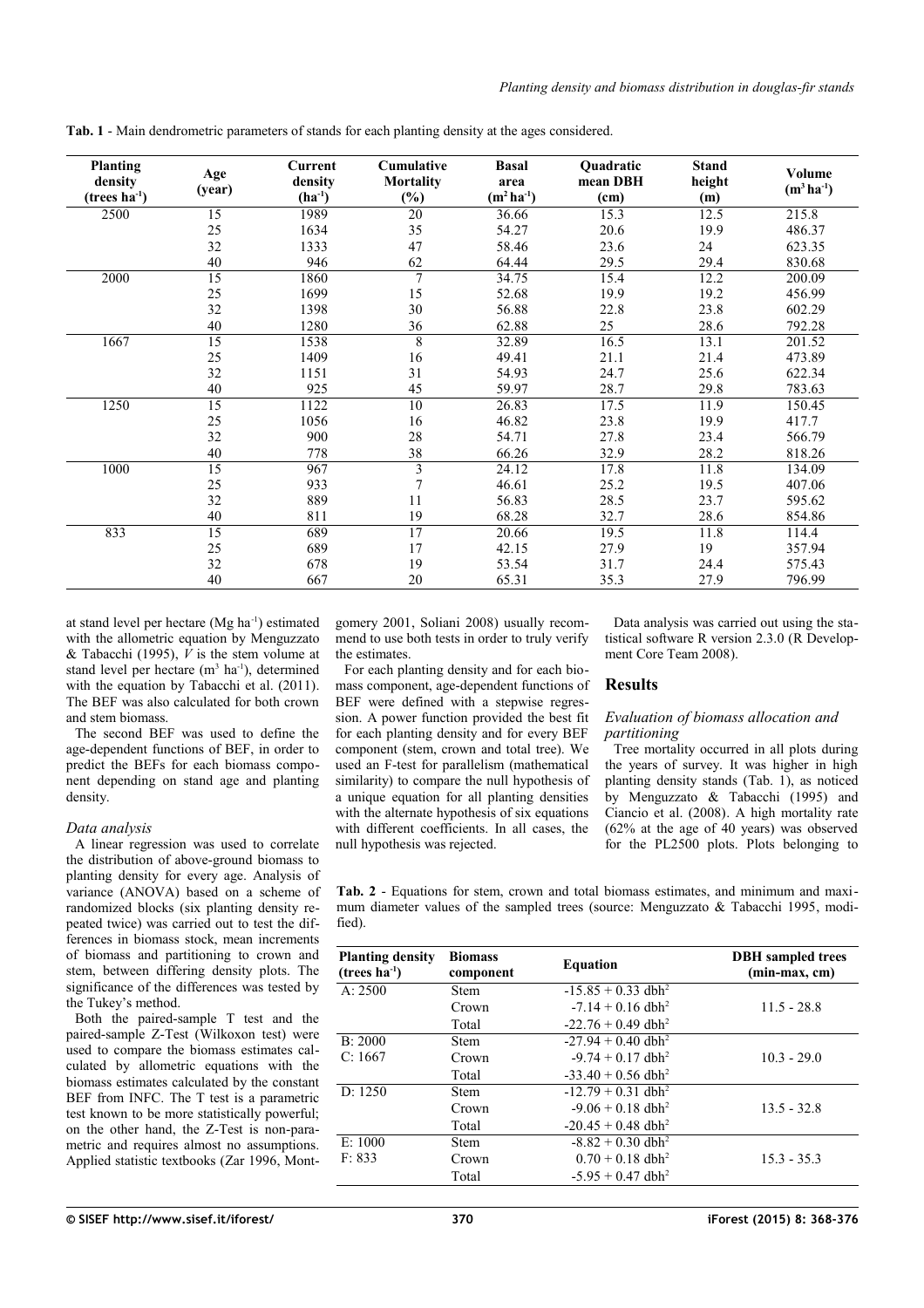<span id="page-3-3"></span><span id="page-3-2"></span><span id="page-3-1"></span>

PL2000, PL1667 and PL1250 were less sub ject to mortality (about 40%) and the lowest mortality rates were detected in plots of PL1000 and PL833 (about 20%). When the plantation was 40 years old, higher current density was detected in PL2000 (1280 trees  $ha^{-1}$ ).

Total above-ground standing biomass at age 15 ranged from 120 to 186 Mg ha $^{-1}$  [\(Fig.](#page-3-3) [1\)](#page-3-3), and reached 400 Mg ha-1 at age 40. At the age of 15, total above-ground biomass per hectare increased with increasing density from 833 to 1667 trees  $ha^{-1}$  [\(Fig. 1\)](#page-3-3); however, the higher biomass stock was detected in PL2000 plots rather than in PL2500 plots. At the age of 25, PL1000 plots showed higher above-ground biomass in comparison to PL1250 plots; at age 40, the plots with higher biomass stock were those in PL1000 and PL2000 (about  $405$  Mg ha<sup>-1</sup>), with no differences between them.

For all the stand ages total above-ground biomass was regressed against planting den - sity [\(Fig. 2\)](#page-3-2). At the age of 15  $R^2$  was significant (0.788), but after 10 years (25 years)  $R^2$ was lower (0.527) though still significant. At 32 and 40 years of age,  $R^2$  was equal to 0.099 and 0.008, respectively, thus the statis tic correlation was absent.

At age 25 years above-ground biomass was dependent upon tree density, whereas at older ages the proportionality tended to dis appear, and at the age of 30 it was totally ab sent. When the plantation was 40 years old, the highest amount of total biomass was de tected in PL2000 (about 405 Mg ha<sup>-1</sup>), while the lowest was in the PL2500 plots (about  $381$  Mg ha<sup>-1</sup>), the other plots showing values in the range  $385-404$  Mg ha<sup>-1</sup>.

Analysis of variance (ANOVA) was carried out to test for differences between different density plots. Significant difference was found for ages 15 [\(Fig. 3a](#page-3-1)) and 25. No signi ficant difference was found for ages 32 and 40 [\(Fig. 3b](#page-3-1)). At age 15 two groups signifi cantly differed, but within each group no differences were detected [\(Fig. 3a](#page-3-1)). The first group showed higher values of aboveground biomass (on average, 184 Mg ha-1) and was made up of plots with higher tree density  $(1667 \text{ and } 2500 \text{ trees } \text{ha}^{-1})$ ; the second group showed a mean above-ground biomass of 133 Mg ha<sup>-1</sup> and was made up of plots with lower tree density (833 and 1250 trees ha-1). Ten years later (1992) differences between the two groups were no more signi ficant and with increasing age, differences tended to disappear [\(Fig. 3a](#page-3-1)).

<span id="page-3-0"></span>The mean annual increment (MAI) of total standing above-ground biomass at the age of 40 resulted high in all the plots considered [\(Fig. 4\)](#page-3-0), reaching  $9.8 \text{ Mg} \text{ ha}^{-1} \text{ year}^{-1}$ , with no significant difference between differing plan ting densities. Differences were significant at ages 15 and 25. Two groups could be distin guished: (i) the first was made up of plots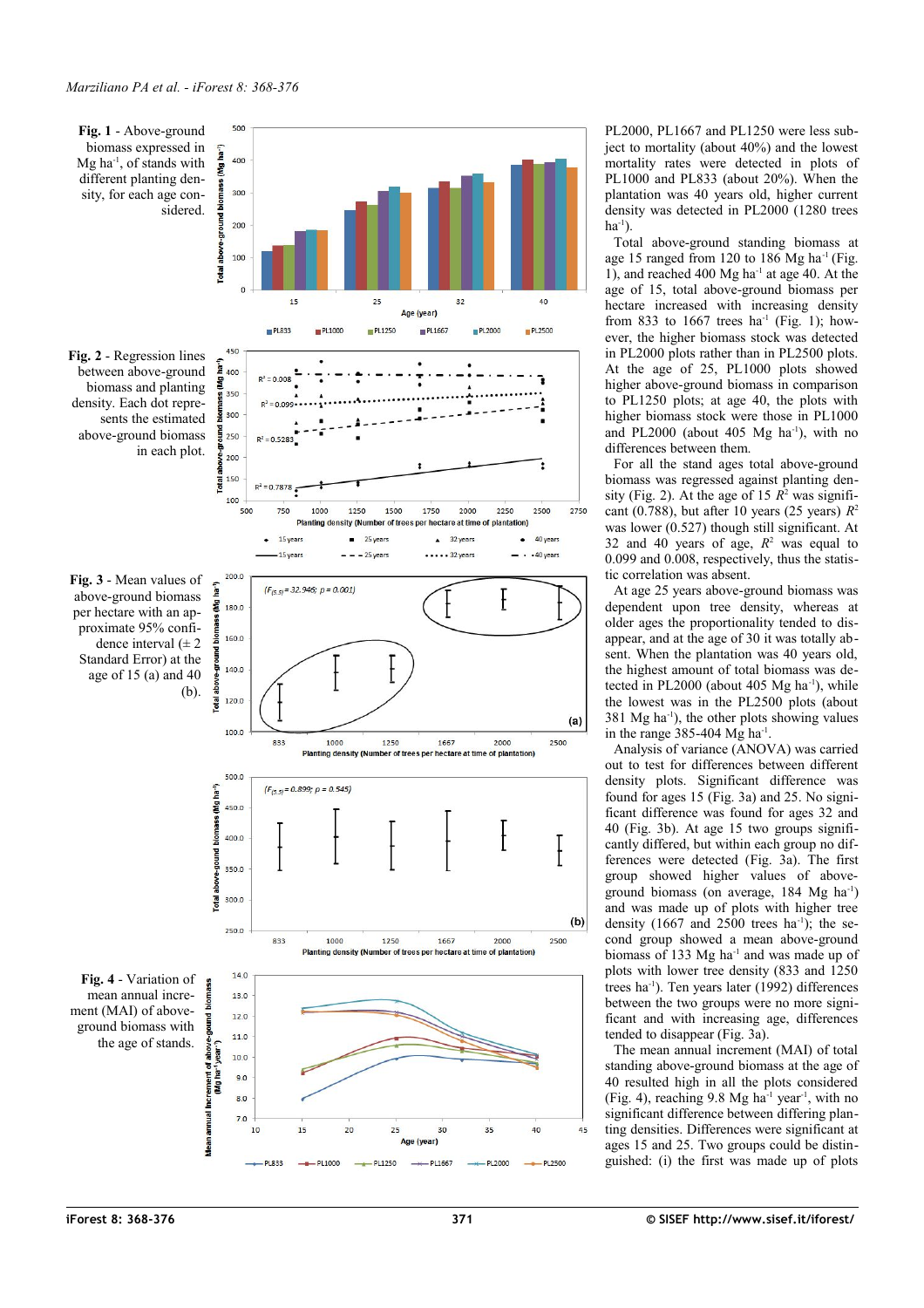with planting density from 833 to 1250 trees ha<sup>-1</sup>; (ii) the second was made up of plots from  $1667$  to  $2500$  trees ha<sup>-1</sup>. In the first group, at the ages of 15, 25 and 32, the mean annual increments of biomass were lower than those in the second group. Furthermore, at age 15 the differences between mean increments in plots with high planting density were null, whereas they were higher in plots with low density. The trend of mean annual increments increased in plots with planting density from 833 to  $1250$  trees ha<sup>-1</sup> until the age of 25, and then it remained constant. In plots from 1667 to 2500 trees ha<sup>-1</sup>, the mean annual increment of biomass slightly slowed down. At the age of 32, mean annual increments resulted to be similar but yet two groups could be detected. At the age of 40 differences disappeared and the culmination of mean biomass increments occurred in low density plots, whereas in higher density plots culmination had been recorded before.

With regard to carbon partitioning to the tree compartments considered, mean crown biomass ranged from 32 to 37% of total above-ground biomass at age 15 [\(Fig. 5\)](#page-4-3), with significant differences between plots and higher percentage values detected in low density plots. In these plots the percentage of biomass allocated to the crowns was almost constant over time (slightly decreasing), with no significant differences [\(Tab. 3\)](#page-4-2). In plots with high density the relative share of biomass in the crown compartment had a decreasing trend over time, with no significant differences in PL1667 plots and with significant differences in PL2000 and PL2500 plots [\(Fig. 5](#page-4-3) and [Tab. 3\)](#page-4-2). At the age of 40 crown biomass ranged from 29.5 to 37% of total biomass, with highly significant differences between plots.

#### *Comparison between methods*

The main statistic parameters related to biomass values estimated with allometric equations (Menguzzato & Tabacchi 1995) against constant BEF from inventory (INFC 2005) are shown in [Tab. 4.](#page-4-1) For ages 15 and 25 above-ground biomass estimated with the constant BEF was lower than biomass estimated with allometric equations. On the other hand, for ages 32 and 40 above-ground biomass estimated with BEF was higher than biomass estimated with allometric equations.

The significance of the biomass estimation differences between the allometric function and the BEF approaches resulted high for all the ages  $(Tab, 5)$ , indicating that BEF underestimated biomass on average by 11% for ages 15 and 25 and overestimated biomass on average by 15.7% for older ages. The differences in biomass estimates using the paired-sample *t* test (T-test) and the Wilkoxon paired-sample test (Z-test) were significant for all the planting densities.



<span id="page-4-3"></span>**Fig. 5** - The relative contribution (%) of crown biomass to total above-ground biomass for all the ages of stand.

<span id="page-4-2"></span>**Tab. 3** - Analysis of variance (ANOVA). Standing biomass by age for each planting density.

| Planting<br>density | Source of<br>variation | Sum of<br><b>Squares</b> | df | Mean<br><b>Square</b> | F             | Prob.   |  |
|---------------------|------------------------|--------------------------|----|-----------------------|---------------|---------|--|
| 833                 | Age                    | 0.554                    | 3  | 0.185                 | 2.916         | 0.201   |  |
|                     | Error                  | 0.19                     | 3  | 0.063                 |               |         |  |
| 1000                | Age                    | 0.125                    | 3  | 0.042                 | 0.082         | 0.966   |  |
|                     | Error                  | 1.53                     | 3  | 0.51                  |               |         |  |
| 1250                | Age                    | 0.06                     | 3  | 0.02                  | 0.333         | 0.804   |  |
|                     | Error                  | 0.18                     | 3  | 0.06                  |               |         |  |
| 1667                | Age                    | 0.18                     | 3  | 0.06                  | $\mathcal{E}$ | 0.196   |  |
|                     | Error                  | 0.06                     | 3  | 0.02                  |               |         |  |
| 2000                | Age                    | 3.364                    | 3  | 1.121                 | 140.167       | 0.001   |  |
|                     | Error                  | 0.024                    | 3  | 0.008                 |               |         |  |
| 2500                | Age                    | 7.214                    | 3  | 2.405                 | 1803.5        | < 0.001 |  |
|                     | Error                  | 0.004                    | 3  | 0.001                 |               |         |  |
|                     |                        |                          |    |                       |               |         |  |

<span id="page-4-1"></span>**Tab. 4** - Main statistic parameters of total above-ground biomass estimated with allometric equations  $(W_t$  *Allometric*) and the constant BEF from the Italian National Forest Inventory (*W*t *BEF INFC*).

| Age<br>(year) | <b>Methods</b>            | N  | Mean<br>$(Mg ha-1)$ | Std. Dev.<br>$(Mg ha-1)$ | Min<br>$(Mg ha-1)$ | Max<br>$(Mg ha-1)$ |
|---------------|---------------------------|----|---------------------|--------------------------|--------------------|--------------------|
| 15            | $W_1$ Allometric          | 12 | 158.6               | 28                       | 113.7              | 189                |
|               | W <sub>1</sub> BEF INFC   | 12 | 136.5               | 25.4                     | 96.4               | 169.4              |
| 25            | W <sub>1</sub> Allometric | 12 | 285.3               | 29.7                     | 234.4              | 331.3              |
|               | W <sub>1</sub> BEF INFC   | 12 | 269.8               | 33.6                     | 205.5              | 318.6              |
| 32            | W <sub>1</sub> Allometric | 12 | 335.6               | 30                       | 284.5              | 391.7              |
|               | W <sub>1</sub> BEF INFC   | 12 | 370.4               | 31.8                     | 314.3              | 421.7              |
| 40            | W <sub>1</sub> Allometric | 12 | 393.8               | 20                       | 367.8              | 425.9              |
|               | <i>W</i> , BEF INFC       | 12 | 504.6               | 32.1                     | 446.1              | 570.2              |

## *Variation of BEF according to planting density and age*

The variation of stand level BEFs, calculated as the ratio between biomass and stem volume, was analyzed for all the plots and ages [\(Fig. 6\)](#page-5-0).  $BEFs_{total}$  ranged from 0.442 to  $0.723$  Mg m<sup>-3</sup> [\(Fig. 6a](#page-5-0)), BEF<sub>Sstem</sub> from 0.294 to 0.489 Mg  $m^{-3}$  [\(Fig. 6b](#page-5-0)) and BEFs<sub>crown</sub> from 0.145 to 0.283 Mg m-3 [\(Fig. 6c](#page-5-0)). At ages 15 and 25, BEF<sub>Stotal</sub> showed a decreasing trend with increasing planting density, but the correlation between density and the relative BEFs was not significant. At older ages the trend completely disappeared. BEFs<sub>stem</sub> were higher in the three plots with higher density [\(Fig. 6b](#page-5-0)), with significant differences be-

<span id="page-4-0"></span>**Tab. 5** - Significance of the biomass estimation differences between the allometric equation and the constant BEF from the Italian National Forest Inventory, assessed by the paired-sample *t* test (T) and the Wilkoxon paired-sample test (Z).

| Age |           | Prob.   |          | Prob. |
|-----|-----------|---------|----------|-------|
|     | 14.652    | < 0.001 | $-3.059$ | 0.002 |
| 25  | 4.412     | 0.001   | $-2.824$ | 0.005 |
| 32  | $-12.612$ | < 0.001 | $-3.059$ | 0.002 |
| 40  | $-16.674$ | < 0.001 | $-3.059$ | 0.002 |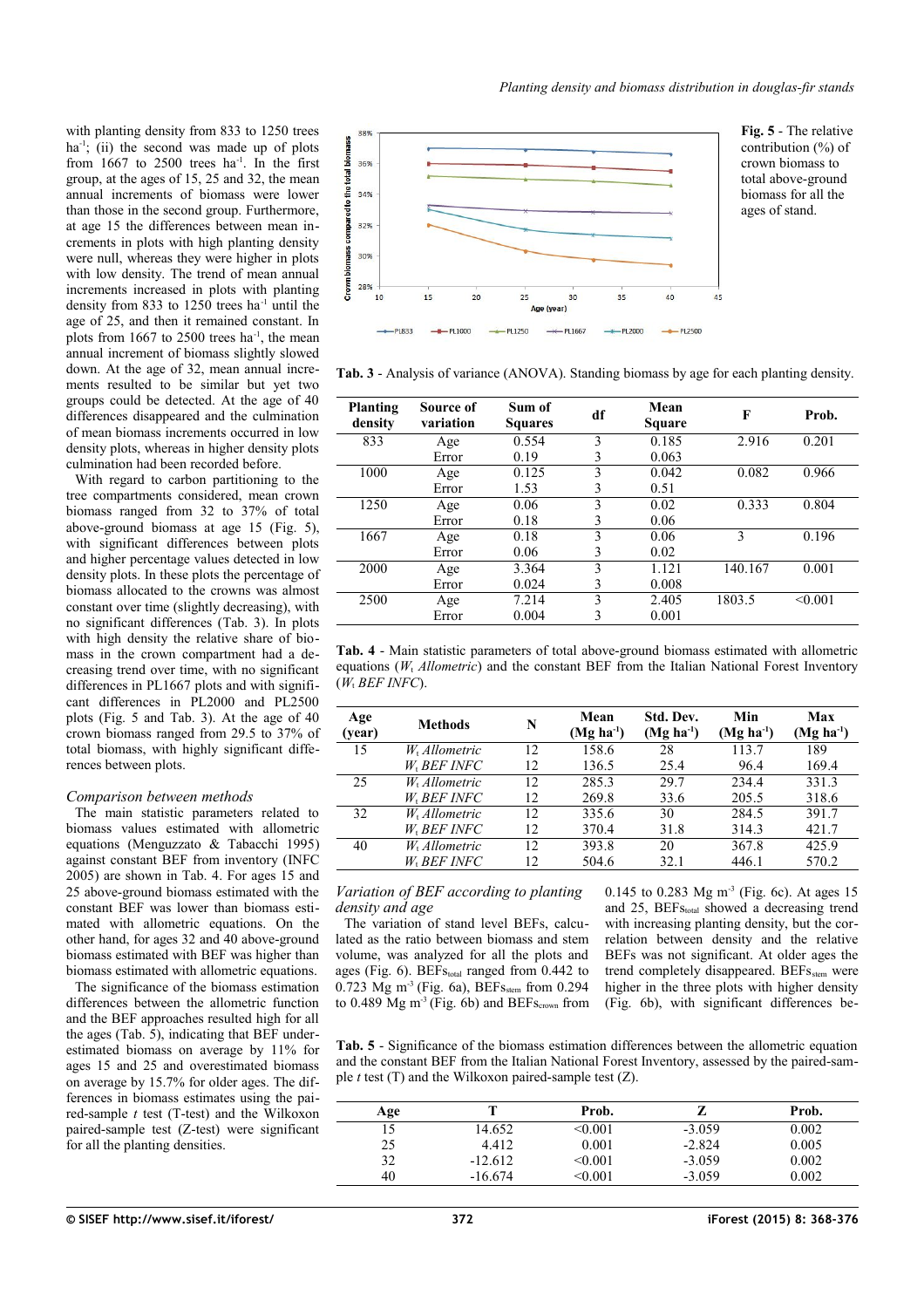

<span id="page-5-2"></span><span id="page-5-1"></span>**Tab. 6** - Age-dependent functions for total above-ground, crown and stem dry biomass. Equation form is  $BEF_i = a (Age)^b$ , where  $BEF_i$  is the BEF of tree component (Mg m<sup>-3</sup>); *Age* is the independent variable (years); *a* is the equation constant; *b* is the equation parameter;  $R<sup>2</sup>$  is the coefficient of determination; S.E.E. is standard error of estimation.

| Compartment      | <b>Planting density</b><br>$(Trees ha-1)$ | $\boldsymbol{a}$ | b        | $\mathbf{R}^2$ | S.E.E. | Prob.   |
|------------------|-------------------------------------------|------------------|----------|----------------|--------|---------|
| <b>BEF</b> total | 833                                       | 2.352            | $-0.417$ | 0.834          | 0.078  | 0.002   |
|                  | 1000                                      | 2.481            | $-0.441$ | 0.895          | 0.064  | < 0.001 |
|                  | 1250                                      | 1.993            | $-0.38$  | 0.906          | 0.053  | < 0.001 |
|                  | 1667                                      | 1.923            | $-0.356$ | 0.96           | 0.031  | < 0.001 |
|                  | 2000                                      | 2.088            | $-0.381$ | 0.875          | 0.061  | < 0.001 |
|                  | 2500                                      | 2.099            | $-0.408$ | 0.913          | 0.053  | < 0.001 |
| <b>BEF</b> crown | 833                                       | 1.055            | $-0.47$  | 0.882          | 0.072  | < 0.001 |
|                  | 1000                                      | 1.003            | $-0.47$  | 0.915          | 0.061  | < 0.001 |
|                  | 1250                                      | 0.69             | $-0.375$ | 0.901          | 0.052  | < 0.001 |
|                  | 1667                                      | 0.763            | $-0.436$ | 0.98           | 0.026  | < 0.001 |
|                  | 2000                                      | 0.787            | $-0.433$ | 0.913          | 0.056  | < 0.001 |
|                  | 2500                                      | 0.717            | $-0.419$ | 0.922          | 0.051  | < 0.001 |
| <b>BEF</b> stem  | 833                                       | 1.305            | $-0.381$ | 0.796          | 0.081  | 0.003   |
|                  | 1000                                      | 1.473            | $-0.421$ | 0.88           | 0.065  | < 0.001 |
|                  | 1250                                      | 1.311            | $-0.385$ | 0.909          | 0.051  | < 0.001 |
|                  | 1667                                      | 1.183            | $-0.318$ | 0.944          | 0.033  | < 0.001 |
|                  | 2000                                      | 1.305            | $-0.354$ | 0.849          | 0.063  | < 0.001 |
|                  | 2500                                      | 1.381            | $-0.402$ | 0.911          | 0.053  | < 0.001 |

<span id="page-5-0"></span>**Fig. 6** - Variation of total  $(a)$ , stem  $(b)$  and crown  $(c)$ BEFs with the age of stands, for each planting density.

tween the two groups. BEF<sub>Scrown</sub> decreased with increasing density for all the ages considered. BEFs<sub>crown</sub> showed a larger decrease, of 49% from the age of 15 to the age of 40, whereas total and stem BEFs decreased by

Component and total BEFs for all planting density were regressed against age [\(Tab. 6\)](#page-5-2). All the models provided a reasonable predictive power with  $R^2$  values ranging between  $0.834$  (PL833 for BEFs<sub>total</sub>) and  $0.980$ (PL1667 for  $BEF_{S_{\text{crown}}}$ ). Regardless of the planting density, the trend of stem and crown BEFs over time decreased with increasing

# **Discussion**

# *Biomass stock*

The Douglas-fir plantation has a total above-ground carbon stock of 197 Mg C ha-1 at the age of 40, and a mean annual  $CO<sub>2</sub>$  sequestration of 18 Mg ha<sup>-1</sup>  $y$ <sup>-1</sup>. Based on these estimations, we may consider the Douglas-fir plantation as a carbon sink.

Above-ground biomass was statistically correlated to planting density at young ages (up to 25 years), whereas at older ages the correlation disappeared. Therefore we infer that the total biomass production is not influenced by differing planting density over such a long period of time. Results should be interpreted in different ways if we consider the short-term and the long-term period. On a short term basis it seems that low planting densities lead to lower carbon stocks and lower carbon uptake than high planting densities. In lower density plots mean annual increments increased over time, and at the age of 40 stands with 833-1250 trees per hectare still produced high mean increments of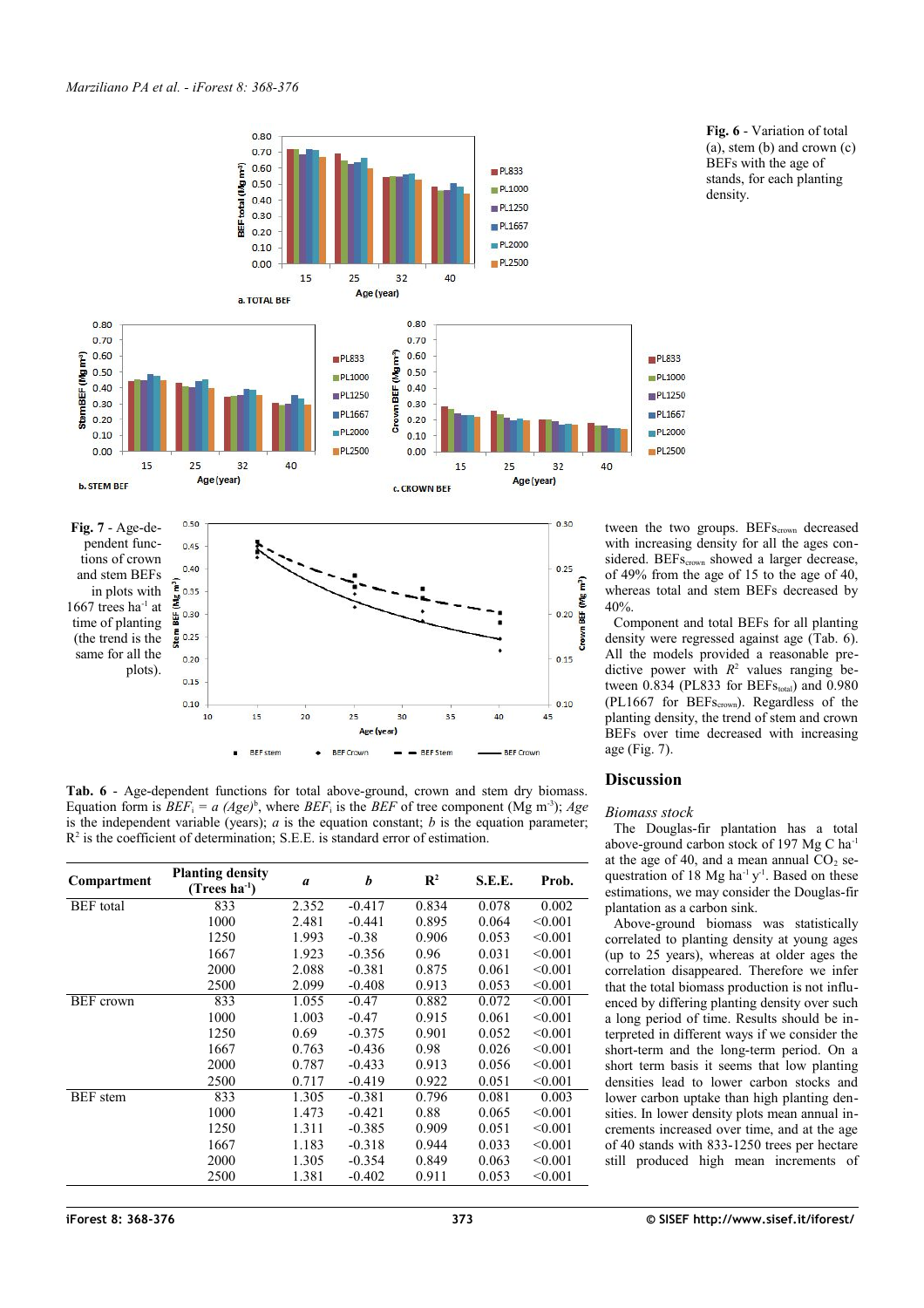biomass, while stands with higher tree density had already showed lower mean annual increments nearly five years earlier. Nevertheless, plots with 2000 trees ha-1, both at young and old ages, showed higher stand volume mean annual increments and higher biomass stock, along with 1000 trees ha<sup>-1</sup> plots.

Studies on the growth of spruce stands of different initial density (*e.g.*, McClain et al. 1994) report that the denser is the stand, the more intensive is self-thinning and differentiation of trees, and that the volume and its maximum increment with age is observed in thinner stands, since the denser is the stand, the earlier this culmination occurs. This is evident in plots with 2500 trees ha-1 analyzed in the present study, where at age 40 a mortality of  $62\%$  and a stand volume of 831 m<sup>3</sup> ha<sup>-1</sup> were detected, against plots with 1000 trees ha<sup>-1</sup> where mortality at age 40 was recorded as 19% and stand volume resulted to be  $855 \text{ m}^3 \text{ ha}^{-1}$  [\(Tab. 1\)](#page-2-0).

In the context of carbon stocking if the harvest is planned when the stand is 15-25 years old, high density plots can ensure high carbon stock in the short space of time considered, although this means that wood quality would be poorer. Such young plantations with high tree-density, over few years, both in rural and urban areas, greatly contribute to the creation of many environmental benefits, like  $CO<sub>2</sub>$  sequestration (McPherson & Simpson 2000) and the mitigation of air pollution (Escobedo & Nowak 2009, Marziliano et al. 2013). Regardless the length of cutting cycles, planting density could be on average 2000 trees per hectare in order to ensure high biomass production rates, more  $CO<sub>2</sub>$  sequestration and trees with good bio-mechanical characteristics, less susceptible to snow damages and rooting out. If cutting cycles are longer, 1000-1200 trees per hectare could also be a valid choice. Trees would be well formed and stable, with good wood quality (Ciancio et al. 2008) and carbon stock would not be influenced by planting density.

# *Biomass partitioning*

According to the hierarchy priority theory of biomass partitioning, stem growth has a lower priority than foliage and fine root (Waring & Schlesinger 1985, Oliver & Larson 1996). Stand density is a factor that has a significant influence on stand carbon allocation, since it is known to affect tree crown morphology, which in turn influences the carbon allocation among stems, foliage, and branches (Dicus & Dean 1998). These relations are complex because both stand structure and productivity are associated with differences in age and site quality (Assmann 1970, Marziliano et al. 2012). As planting density increases, both aboveground and belowground intraspecific competition increases, potentially changing partitioning priorities (Burkes et al. 2003), slowing individual tree DBH growth, leading to the live crown receding, which becomes smaller in relation to the stem volume. Light penetration, height growth, crown lifting, and inter-crown abrasion simultaneously influence the canopy structure (Dean & Long 1992). Canopy size (leaf biomass or leaf area) drives both radiation interception and photosynthetic surface area. Owing to more horizontal space availability in low density plots, trees develop wide crowns, partitioning a larger proportion of biomass into branch support because branches are longer, and more foliage is located further from the stem (Ford 1985). Crown growth rates are further enhanced by a long growing season, favorable temperature regime and soil moisture conditions, and a lack of disease and insect problems. In low planting density plots biomass allocated to crown represents an important component of above-ground biomass for all the ages of the stand. In plots of  $1000$  trees ha<sup>-1</sup>, at age  $40$ the above-ground biomass stock is the same that in plots of  $2000$  trees ha<sup>-1</sup>, although the crown compartment in the latter contributes only to 31% of total biomass, whereas in  $1000$  trees ha<sup>-1</sup> plots it contributes to nearly 37%. In high planting density plots, after the onset of competition at crown closure, biomass allocated to crown decreases, since foliage is driven to the top of the canopy as a result of the natural pruning of lower branches (Moller 1947). Both the crown midpoint and the stem increase their height so that more carbon is needed to be allocated to stem to transport the same amount of water to the foliage, increasing the carbon sink strength of the stem (Dean 1991). Even if the individual stems allocate more carbon, the loss due to self-thinning reduces this carbon sink potential so that, at older ages of plantations, differences in stem biomass increments between denser and sparser stands are no more significant.

# *Age-dependent BEFs*

The quantification, reporting and verification of carbon sequestered by forests are frequently not as transparent as it should be, and this has major implications on policy decisions regarding forest conservation and management (Clark et al. 2001). Availing of the allometric equations built for the area under study is a big challenge for improving our knowledge of the carbon cycle in forest ecosystems. When no site/species or forest type specific allometric models are available, it is also possible to use biomass expansion factors, even if conversion from stem volumes into whole-tree biomass is one of the notable sources of error in forest carbon inventories (Schoene 2002). The aboveground biomass of forests is often estimated with constant BEFs based either on national studies or IPCC defaults (IPCC 2003), although it is well known that the relative proportions of canopy and stem in the total mass vary over the stand development (Satoo & Madgwick 1982). According to IPCC (2003), the uncertainty involved in using generic BEF is approximately 30%, but few authors found errors up to 70% (Ravindranath & Ostwald 2008). Because trees demonstrate different biomass allocation patterns and adaptive strategies in response to abiotic factors such as temperature, water and nutrients, BEFs are hypothesized to vary with forest types and abiotic factors, although such variation has not been well examined to date (Vande Walle et al. 2005). Major changes in silvicultural practices that might lead to changes in tree allometry, affecting diameter distributions and stocking density of the stands, could also influence BEF values. The results of this study showed that BEFs expressed as ratio of biomass to volume varied with age and with planting density at the same age, confirming that the adoption of constant BEFs is limiting and misleading. BEFs determined in this study differed from BEFs published for Douglas-fir by other authors. Levy et al. (2004) report a mean value of above-ground BEF of 1.38, which is higher than that found in this study. However, no specific works on BEF have been carried out so far for Mediterranean Douglas-fir plantations or in similar conditions, so a comparison is unfeasible.

Variation of BEF also occurred in the compartment level. In all plots stem, crown and total above-ground BEFs decreased over years, but they resulted different between differing planting density plots. BEFscrown had higher values in thinner plots, whereas BEFsstem were higher in denser stands. As reported by other authors (Correia et al. 2010) BEF<sub>Scrown</sub> decreased with increasing density, and BEFs<sub>stem</sub> increased with increasing density. Generally, BEF values are high at low stand growing stem volumes or biomass, and decrease to a constant BEF at a high stand growing stem biomass. The size-dependent pattern in BEF is generally expected to be similar to what happens for basic wood density. Such patterns have been reported by Lehtonen et al. (2004) and Kauppi et al. (1995). These results can be explained by the fact that trees grown in low-density stands usually contain relatively more biomass in branches and foliage than trees grown in high-density stands. When canopies become closed, the stems continue to accumulate dry matter, but as new branches and foliage are grown the oldest die and fall off (Kauppi et al. 1995). The decline in BEF may be associated with changes in biomass allocation in younger stands, such as a greater increment in stem wood, relative to nonwoody biomass.

The differences in the variation of BEFs<sub>stem</sub>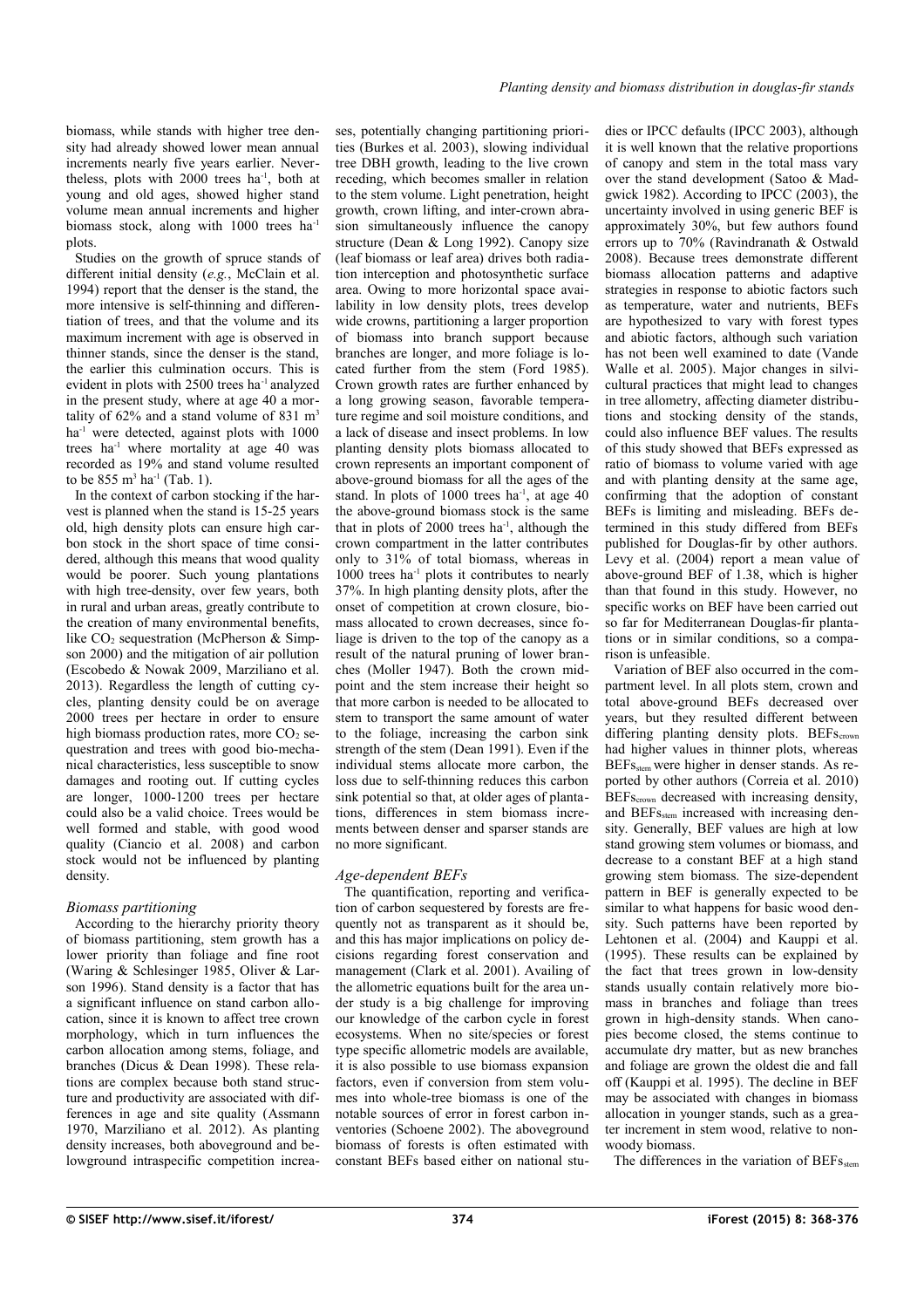between differing planting densities can be also accounted for by the influence of stand density on wood basal density and tree rings width. The difference in wood density and its radial trends reflect growth strategy and biomechanical considerations. Such variations in wood basal density are not considered when constant BEFs from inventory are applied, but it varies among tree compartments and it largely depends both on density and on environmental conditions. Somogyi et al. (2007) suggest adopting various correction factors to use the density of the appropriate components of tree to convert volume to biomass.

When selecting or developing BEF values, care should be taken that they are representative of the forest population to which they will be applied, with respect to the species and according to tree size. The relative share of biomass components (*e.g.*, foliage and branches) varies during stand development, according to age (Lehtonen et al.  $2004$ ), fertility (Wirth et al. 2004) and stand density (Correia et al. 2010).

# **Conclusion**

It is fundamental to assess the carbon stock in these Mediterranean exotic species plantations whose original purpose was to ensure a prompt forest cover on abandoned land. Over the years they also provided high carbon uptake and protection from hydrogeological risks. The results of this study may be helpful for devising forest management strategies. Regardless of economic considerations, when the priority is to ensure high carbon stock, the planting density becomes a primary issue only if cutting cycles are very short.

The variability of BEF with age found in this study demonstrates that the use of constant BEF from national inventories can be misleading. Diameter distributions, age and stocking density of the stand affect the variation of BEFs. Therefore, the use of the conversion factors from national inventories, often based on relatively few sites sampled in various ecosystem studies, may lead to biased estimates of forest carbon stocks. As a consequence, the age-dependent BEF equations presented here are applicable to stands with similar diameter distribution and tree allometry, *i.e.*, they could be applied to Douglas-fir forests aged between 15 and 40, with differing tree-density and spacing and with an average stock of biomass of 400 Mg ha<sup>-1</sup>.

# **References**

- Assmann E (1970). The principles of forest yield study. Studies in the organic production, structure, increment and yield of forest stands. Pergamon Press, Oxford, UK, pp. 506.
- Bartoli M (1971). Premier résultats (a 11 et 15 ans) d'une expérience de densité sur le Douglas [First results (ages 11 and 15) of a density expe-

rience on Douglas-fir]. Revue Forestière Française 23 (6): 605-608. [in French] - doi: [10.426](http://dx.doi.org/10.4267/2042/20535) [7/2042/205 35](http://dx.doi.org/10.4267/2042/20535)

- Burkes EC, Will RE, Barron-Gafford GA, Teskey RO, Shiver B (2003). Biomass partitioning and growth efficiency of intensively managed *Pinus taeda* and *Pinus elliottii* stands of different planting densities. Forest Science 49 (2): 224-234. [online] URL: [http://www.ingentaconnect.com/](http://www.ingentaconnect.com/content/saf/fs/2003/00000049/00000002/art00006) [content/saf/fs/2003/00000049/00000002/art0000](http://www.ingentaconnect.com/content/saf/fs/2003/00000049/00000002/art00006) [6](http://www.ingentaconnect.com/content/saf/fs/2003/00000049/00000002/art00006)
- Cantore V, Iovino F (1989). Effetti dei diradamenti sull'umidità del suolo in popolamenti di douglasia della Catena Costiera (Calabria) [Effects of thinning on soil water content in Douglas-fir stands in the Coastal Chain (Calabria)]. Annali dell'Istituto Sperimentale per la Selvicoltura 20: 13-39. [in Italian]
- Ciancio O (1971). Sul clima e sulla distribuzione altimetrica della vegetazione forestale in Calabria [Climate and altimetric distribution of forest vegetation in Calabria]. Annali dell'Istituto Sperimentale per la Selvicoltura Arezzo 2: 321- 370. [in Italian]
- Ciancio O, Mercurio R, Nocentini S (1982). Le specie forestali esotiche nella selvicoltura italiana [Exotic forest species in the Italian silviculture]. Annali dell'Istituto Sperimentale per la Selvicoltura Arezzo 12/13: 731. [in Italian]
- Ciancio O, Garfì V, Menguzzato G (2005). Effetti della densità di impianto sulla produzione in piantagioni di douglasia [Effects of planting density on productivity of Douglas fir plantations]. In: Proceedings of the IV SISEF Congress "Meridiani Foreste" (Caivano F, Girardi T, Pierangeli D, Borghetti M eds). Rifreddo (PZ, Italy) 7-10 Oct 2003. SISEF, Potenza, Italy, pp. 87-93. [in Italian]
- Ciancio O, Garfì V, Marziliano PA, Menguzzato G, Pelle L (2008). Effetti della densità di impianto in popolamenti di douglasia [Effects of planting densitiy on douglas fir stands]. L'Italia Forestale e Montana 59 (6): 519-534. [in Italian with English Absract] - doi: [10.4129/IFM.2008.6.05](http://dx.doi.org/10.4129/IFM.2008.6.05)
- Clark DA, Brown S, Kicklighter DW, Chambers JQ, Thomlinson JR, NI J (2001). Measuring net primary production in forests: concepts and field methods. Ecological Applications 11: 356-370. doi: [10.1890/1051-0761\(2001\)011\[0356:MNPP](http://dx.doi.org/10.1890/1051-0761(2001)011%5B0356:MNPPIF%5D2.0.CO;2) [IF\]2.0.CO;2](http://dx.doi.org/10.1890/1051-0761(2001)011%5B0356:MNPPIF%5D2.0.CO;2)
- Corona P, Marziliano PA, Scotti R (2002). Topdown growth modelling: a prototype for poplar plantations in Italy. Forest Ecology and Management 161: 65-73. - doi: [10.1016/S0378-1127\(01\)](http://dx.doi.org/10.1016/S0378-1127(01)00481-9) [00481-9](http://dx.doi.org/10.1016/S0378-1127(01)00481-9)
- Correia AC, Tomé M, Pacheco CA, Faias S, Dias AC, Freire J, Carvalho PO, Pereira JS (2010). Biomass allometry and carbon factors for a Mediterranean pine (*Pinus pinea* L,) in Portugal. Forest Systems 19 (3): 418-433. - doi: [10.5424/](http://dx.doi.org/10.5424/fs/2010193-9082) [fs/2010193-9082](http://dx.doi.org/10.5424/fs/2010193-9082)
- Dean TJ, Long JN (1992). Influence of leaf area and canopy on size-density relations in evenaged lodgepole pine stands. Forest Ecology and Management 49: 109-117. - doi: [10.1016/0378-](http://dx.doi.org/10.1016/0378-1127(92)90164-5) [1127\(92\)90164-5](http://dx.doi.org/10.1016/0378-1127(92)90164-5)

Dean TJ (1991). Effect of growth rate and wind sway on the relation between mechanical and water-flow properties in slash pine seedlings. Canadian Journal of Forest Research 21 (10): 1501-1506. - doi: [10.1139/x91-210](http://dx.doi.org/10.1139/x91-210)

- Devine WD, Harrington TB, Terry TA, Harrison RB, Slesak RA, Peter DH, Harrington CA, Shilling CJ, Schoenholtz SH (2011). Five year vegetation control effects on aboveground biomass and nitrogen content and allocation in Douglas-fir plantations on three contrasting sites. Forest Ecology and Management 262: 2187- 2198. - doi: [10.1016/j.foreco.2011.08.010](http://dx.doi.org/10.1016/j.foreco.2011.08.010)
- Dickens ED, Barnett JP, Hubbard WG, Jokela EJ (2004). Slash pine: still growing and growing! Gen. Tech. Rep. SRS-76, USDA Forest Service, Southern Research Station, Asheville, NC, USA, pp. 148.
- Dicus CA, Dean TJ (1998). Stand density effects on biomass allocation patterns and subsequent soil nitrogen demand. In: Proceedings of the "9<sup>th</sup> Biennial Southern Silvicultural Research Conference" (Waldrop TA ed). Clemson (SC, USA) 25-27 Feb 1997. Gen. Tech. Report SRS-20, Southern Research Station, USDA Forest Service, Ashevill, NC, USA, pp. 564-568.
- Escobedo FJ, Nowak DJ (2009). Spatial heterogeneity and air pollution removal by an urban forest. Landscape and Urban Planning 90: 102- 110. - doi: [10.1016/j.landurbplan.2008.10.021](http://dx.doi.org/10.1016/j.landurbplan.2008.10.021)
- FAO (1998). World reference base for soil resources. The latest WRB classification manual. Food and Agriculture Organization of the United Nations, Rome, Italy, pp. 128.
- Ford ED (1985). Branching. crown structure and control of timber production. In: "Attributes of trees as crop plants" (Cannell MGR, Jackson JE eds). Institute of Terrestrial Ecology, Abbots Ripton, UK, pp. 228-252.
- Houghton JT, Meira Filho LG, Lim B, Treanton K, Mamaty I, Bonduki Y, Griggs DJ, Callander BA (1997). Revised 1996 guidelines for national greenhouse gas inventories. IPCC/OECD/IEA, Paris, France.
- INFC (2005). Linee generali del progetto per il secondo inventario forestale nazionale italiano [General guidelines of the project for the second national italian forest inventory]. In: "Inventario Nazionale delle Foreste e dei serbatoi forestali di Carbonio" (De Natale F, Floris A, Gasparini P, Scrinzi G, Tabacchi G, Tosi V eds). MiPAF - Ispettorato Generale del Corpo Forestale dello Stato, ISAFA, Trento, Italy, pp. 57. [in Italian]
- IPCC (2003). Good practice guidelines for land use, land-use change and forestry. Intergovernmental Panel on Climate Change, Institute for Global Environmental Strategies (IGES) for the IPCC, Hayama, Japan, pp. 599. [online] URL: [http://www.ipcc-nggip.iges.or.jp/public/gpgluluc](http://www.ipcc-nggip.iges.or.jp/public/gpglulucf/gpglulucf.html) [f/gpglulucf.html](http://www.ipcc-nggip.iges.or.jp/public/gpglulucf/gpglulucf.html)
- Jones EP (1987). Slash pine plantation study age 30. In: Proceedings of the "4th Biennial Southern Silviculture Conference" (Phyllips JR ed). Atlanta (GA, USA) 4-6 Nov 1986. Gen. Tech. Rep. SE-42, Southeastern Forest Experiment Station, USDA Forest Service, Asheville, NC, USA, pp.